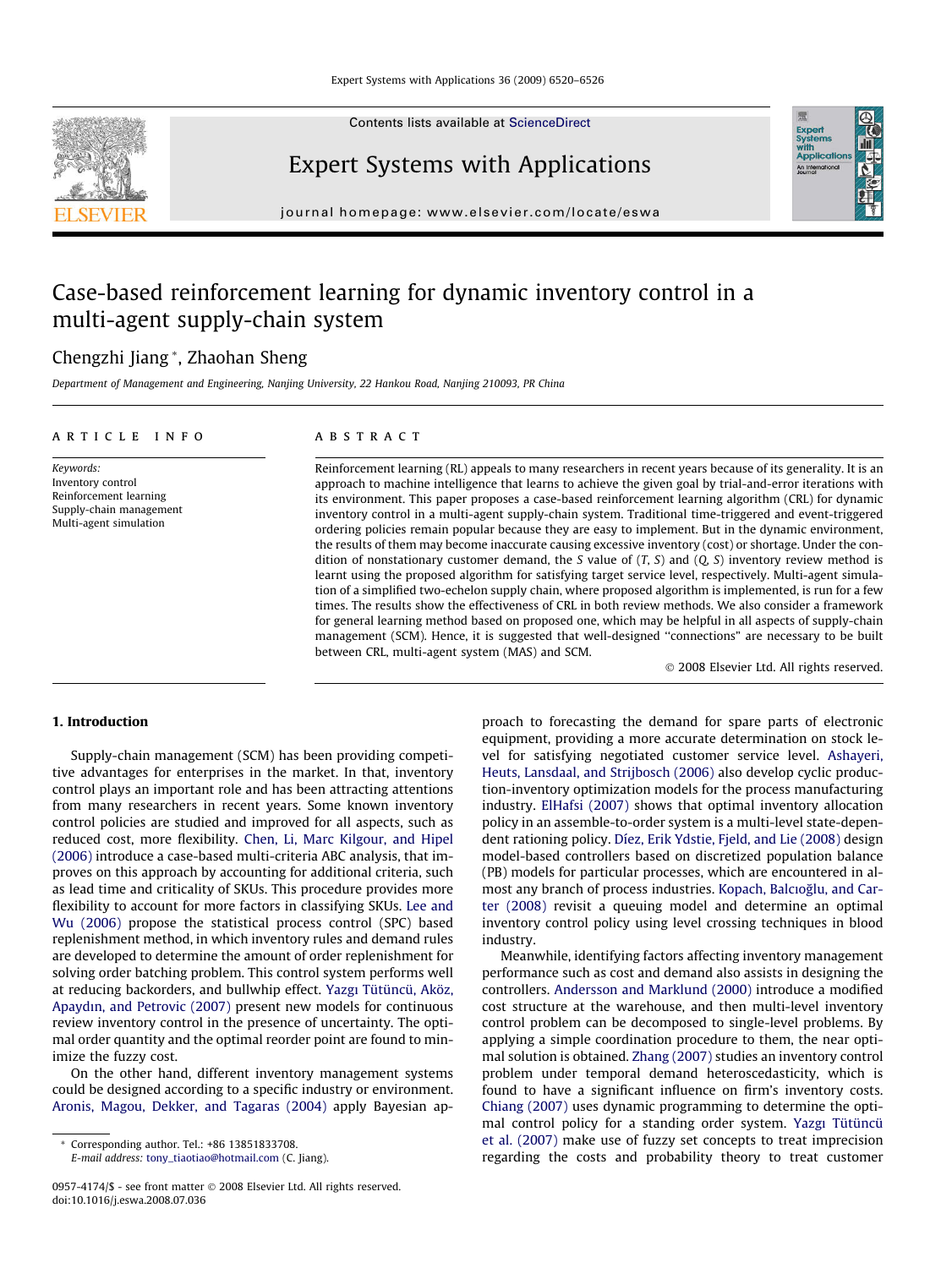demand uncertainty. Additionally, [Maity and Maiti \(2007\)](#page--1-0) devise the optimal production and advertising policies for an inventory control system considering inflation and discounting in fuzzy environment.

It is observed that in recent researches mentioned, mathematical or analytical models are preferred, such as Bayesian approach ([Aronis et al., 2004](#page--1-0)), Utility Function Method ([Maity & Maiti,](#page--1-0) [2007](#page--1-0)), fuzzy set concepts ([Yazgı Tütüncü et al., 2007\)](#page--1-0) and Autoregressive and Integrated Moving Average and Generalized Autoregressive Conditional Heteroscedasticity ([Zhang, 2007\)](#page--1-0). This kind of method provides strict deduction, which usually involves complicated notations and equations under assumptions. However, on one hand, the problem may be time-varying under dynamic environment, especially in the evolving system like supply chain where the solution in one time may be not suitable for another time. On the other hand, those models are too difficult for managers to implement in the real enterprises because of the complicated calculations involved. This requires the learning ability to enrich one's experience continuously in order to make reasonable decisions. Reinforcement learning (RL) is an approach to machine intelligence that combines the fields of dynamic programming and supervised learning to yield powerful machine-learning systems ([Harmon &](#page--1-0) [Harmon, 1996](#page--1-0)). [Chi, Ersoy, Moskowitz, and Ward \(2007\)](#page--1-0) demonstrate and validate the applicability and desirability of using machine learning techniques to model, understand, and optimize complex supply chains. To make the best use of learning methods, intelligent entities are the necessary carriers. Multi-agent Systems (MAS) seem to be a good choice where the agents are characterized of intelligence, autonomy, interactive and reactivity. [Liang and](#page--1-0) [Huang \(2006\)](#page--1-0) develop a multi-agent system to simulate a supply chain, where agents are coordinated to control inventory and minimize the total cost of a supply chain. [Govindu and Chinnam \(2007\)](#page--1-0) propose a generic process-centered methodological framework for analysis and design of multi-agent supply chain systems.

Therefore, this paper proposes a reinforcement learning algorithm combined with case-base reasoning (CRL) in a multi-agent supply-chain system. Similar research is carried out by [Kwon,](#page--1-0) [Kim, Jun, and Lee \(2007\).](#page--1-0) They suggest a case-based myopic reinforcement learning algorithm for satisfying target service level using vendor managed inventory model. And in this paper, we are trying to provide a simpler learning method with similar or better performance, which could be used more widely and easier to implement by managers. Furthermore, the ''connections" are strongly recommended to be built between CRL, MAS and SCM, thus a generic reinforcement learning method is also suggested.

The remainder of this paper is organized as follows. Section 2 explains the multi-agent supply-chain model including the inventory control problem. Section [3](#page--1-0) presents the CRL algorithm in more detail. Simulation environment for measuring the performance of CRL is explained and the results are presented in Section [4.](#page--1-0) Section [5](#page--1-0) considers a generic RL method based on the proposed one. Finally, the conclusion and future research are provided in Section [6.](#page--1-0)

#### 2. Multi-agent supply-chain model

A simplified two-echelon supply chain consisting of multiple customers and retailers is designed for demonstration (see Fig. 1). It is assumed that each retailer receives all ordered stocks from suppliers in a fixed lead time regardless of the amount of order. And it faces nonstationary customer demand under two conditions:

- (i) Each retailer has a fixed group of customers whose demand is nonstationary.
- (ii) Each customer is free to choose one retailer in each period, i.e., in a competitive market.



···

The second condition requests additional customer selecting standards and strategies for retailers trying to attract customers or maximize their profits. The former one adopts simplified motivation function proposed by [Zhang and Zhang \(2007\)](#page--1-0)

$$
M_i = PS_i \times P_i + QS_i \times Q_i + ft_i \times in_i.
$$
\n(1)

 $M_i$  motivation of retailer  $i$  ( $i$  = 0 to  $N_{\text{retailer}}$  – 1) of a customer agent.  $PS<sub>i</sub>$  presents customer agent's price sensitivity parameter to retailer i, while  $QS<sub>i</sub>$  is the quality sensitivity parameter and  $ft<sub>i</sub>$  is the follower tendency.  $P_i$  and  $Q_i$  are the price and quality of retailer *i* respectively.  $in<sub>i</sub>$  is the influence received from some other customer agents as friends with the respect to retailer *i*. Eq.  $(1)$  is further specified as follows:

$$
M_i = (-\alpha^{p_i - p_{ave}} + k) \times P_i + (\beta^{|Q_i - Q_{ave}|} + L) \times Q_i + ft \times in_i,
$$
 (2)

where,  $\alpha > 1$ ,  $0 < \beta < 1$ ,  $P_{\text{ave}}$  and  $Q_{\text{ave}}$  are the average price and quality provided by retailers.  $k$  is a constant presenting the price sensitivity which is varied according to the social-status of customers. And L is the corresponding quality sensitivity constant of customers. The calculation of in<sub>i</sub> is treated as: each customer has a list of influence out from positive to negative corresponding to its own rank of retailers. in<sub>i</sub> equals the added value of influence out of retailer i from friend agents.

And a simple adjustment strategy for retailer  $i$  is used here as follows:

- if its market share is below average, then  $P_i = P_i p$ ;
- else if its market share is above average, then  $P_i = P_i + p$ ;
- else no change is made.

Under both conditions, the demand that is not met immediately is treated as lost sales. However, under condition 2, for each customer has its own rank of retailers according to motivation function values, it may select the next one when the retailer of higher rank has insufficient inventory.

Besides, all retailers firstly use periodical review order-up-to (T, S) system and then order-quantity reorder point (Q, S) system for inventory management. And the order-up-to level and reorder point in both systems are learned, respectively using CRL for satisfying target service level (see Figs. 2 and 3). The goal of each retailer is to satisfy its target service level predefined while trying to cut excessive inventory. In this paper, the fill-rate type service level is adopted.

It can be seen that the CRL in  $(T, S)$  system takes place before lead time, because it will learn the rewards before and suggest



Fig. 2.  $(T, S)$  inventory replenishment mechanism.

Multiple supplier agents